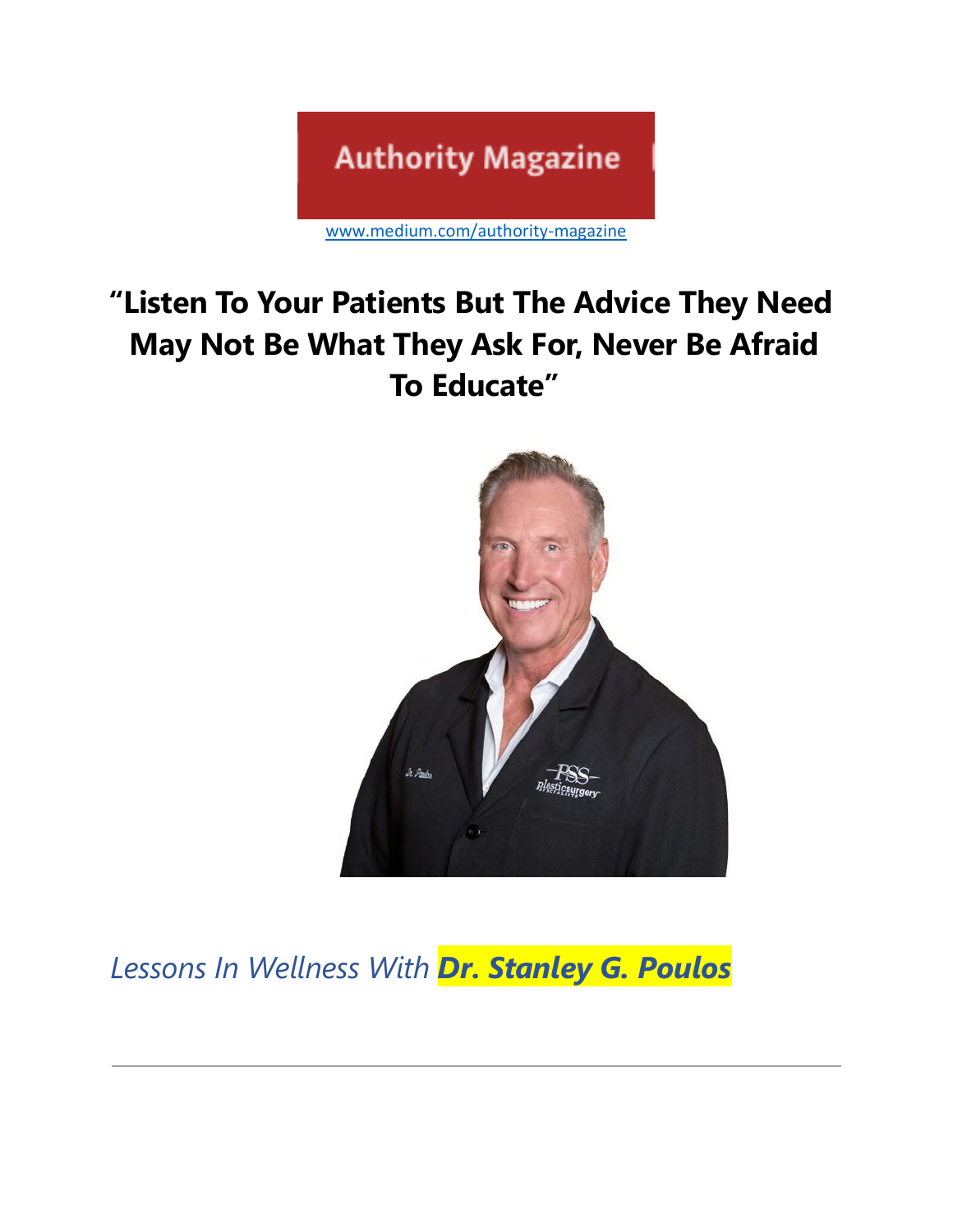*"I would like to find a way to work with our neighbor countries, especially those to the south, to minimize the huge disparity in lifestyle that exists on either side of a line drawn on a map. There is a win-win situation there, we just have to be open to finding it."*

*I had the pleasure of interviewing Stanley G. Poulos, M.D. of Marin County California. Dr Poulos is a board certified plastic surgeon and cofounder of Plastic Surgery Specialists, one of the premier aesthetic clinics in California. He and his team combine the best combination of surgical innovations and non surgical treatments with an eye on staying abreast of the latest advancements while choosing only those with proven track records of success and safety.*

*Thank you so much for doing this with us! What is your "backstory"?*

**I**grew up in west Texas. Somehow I decided as a young boy that I

wanted to be a doctor and never wavered from that vision, benefitting from a college football scholarship allowing me to pursue premed studies and eventually an M.D. from the University of Texas. I moved to San Francisco to pursue surgical internship , residency and eventually a plastic surgery fellowship. I moved 15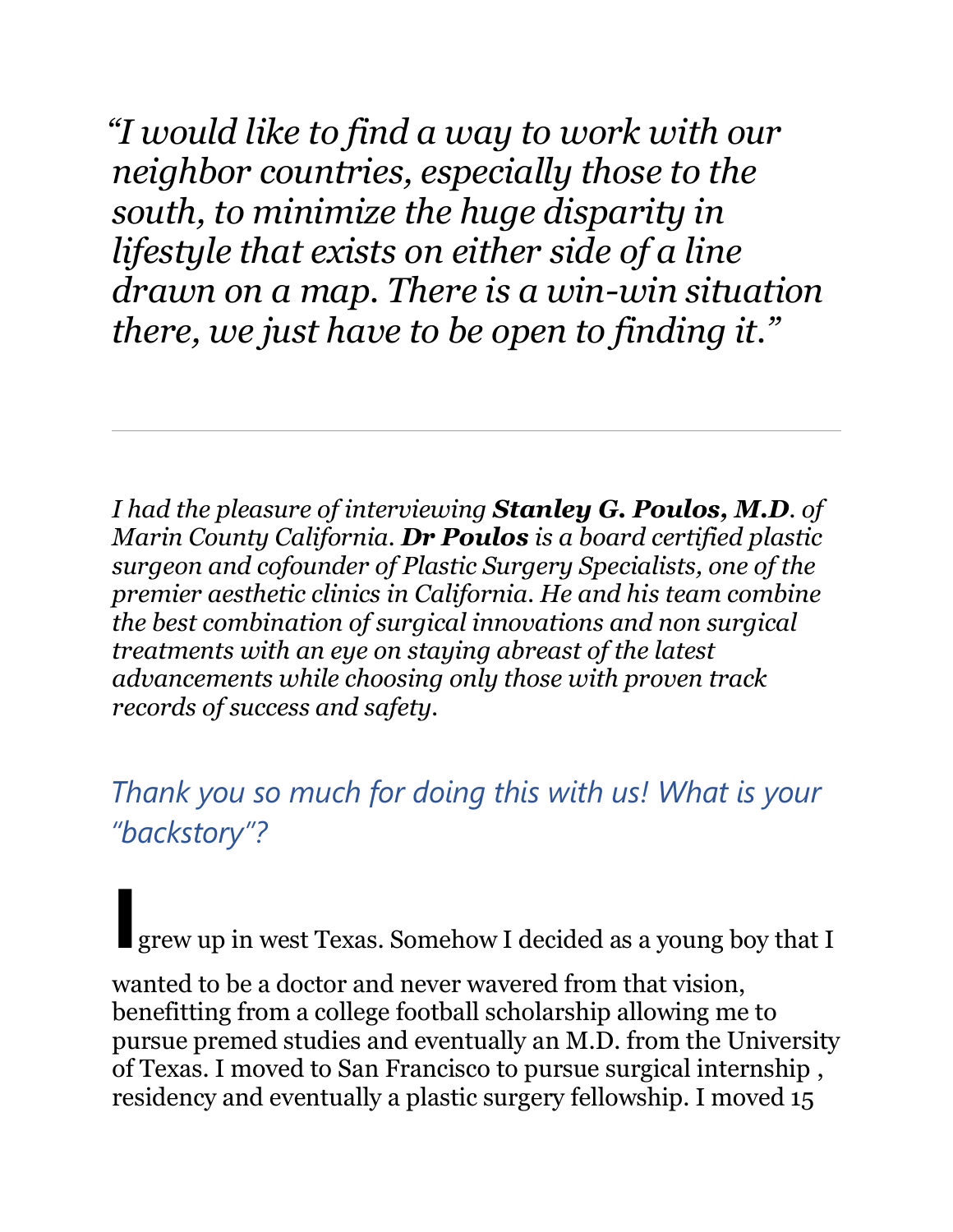minutes across the Golden Gate Bridge to Marin county and that remains my home today.

## *Can you share the funniest or most interesting story that happened to you since you started your career?*

I recall years ago consulting many times with a young woman seeking breast implant surgery. She returned 3 or 4 times for visits because she had a morbid fear of waking up from surgery and being too big. She finally decided to proceed, and sure enough just before she went into the surgery suite she saw me one more time and again begged me to be conservative. Then as was my custom I was holding her hand as the anesthesiologist was putting her off to sleep. Then her final instruction … 'Dr. Poulos make me look like a porn star!" That is where I learned we deal with conscious as well subconscious motivations in this business.

#### *Are you working on any new or exciting projects now?*

I am so excited to become involved in bringing weight loss options to the aesthetic arena. For years I would see patients seeking plastic surgery for tummy tucks or liposuction while they were 40, lbs or more overweight. We would ask them to try to lose weight and come back for a better result but most of these patients we never saw again because we were not helping them to get healthy . then in the last few years the FDA has approved a new treatment involving placement of balloons in the stomach to take up space and change eating habits. We developed a division of our clinic focused on health and wellness centered on the gastric balloons and a very structured program of nutrition and exercise and have seen many patients lose more than 20% of their body weight in 6– 8 months. It has been so gratifying to see the changes physically and emotionally that this brings.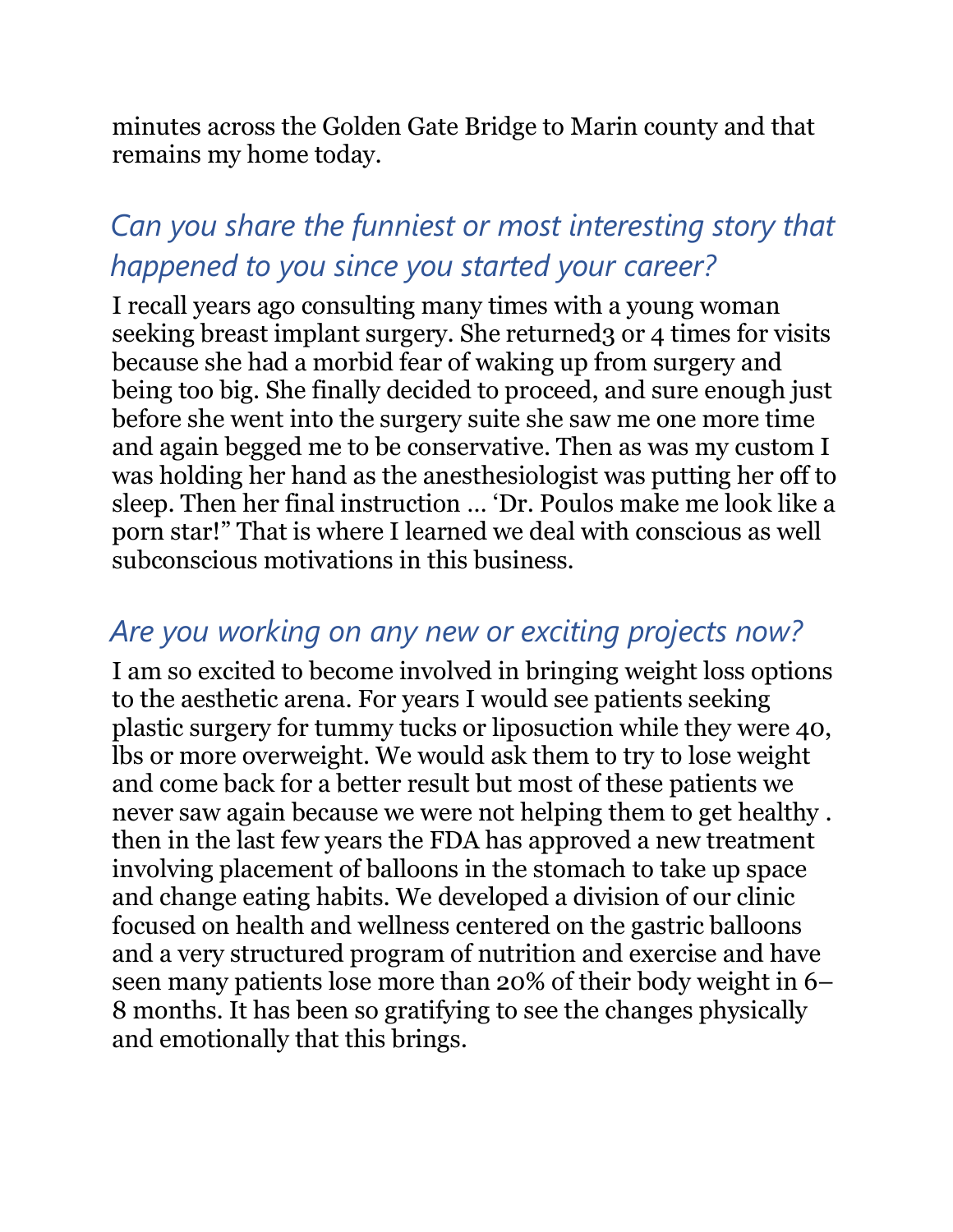#### *What advice would you give to other doctors to help their patients to thrive?*

"listen to your patients but the advice they need may not be what they ask for. Never be afraid to educate."

*None of us are able to achieve success without some help along the way. Is there a particular person who you are grateful towards who helped get you to where you are? Can you share a story about that?*

I was strongly influenced in high school by an assistant principal who encouraged those of us who would listen, that transcending roots in a small West Texas town to follow big dreams is not so hard but to staying true to your moral character should never change .

### *How have you used your success to bring goodness to the world?*

Sharing my story with young people who often feel that time is running out on pursuing their dreams has been a great way to connect with the future. Looking back on how fast an entire career flashes by makes on realize the wisdom of choosing the right path for that individual

The team at PSS gives back 1% of its gross revenues each year to a charity in our community that the entire team selects. This connects all of us to giving back a little piece of our success.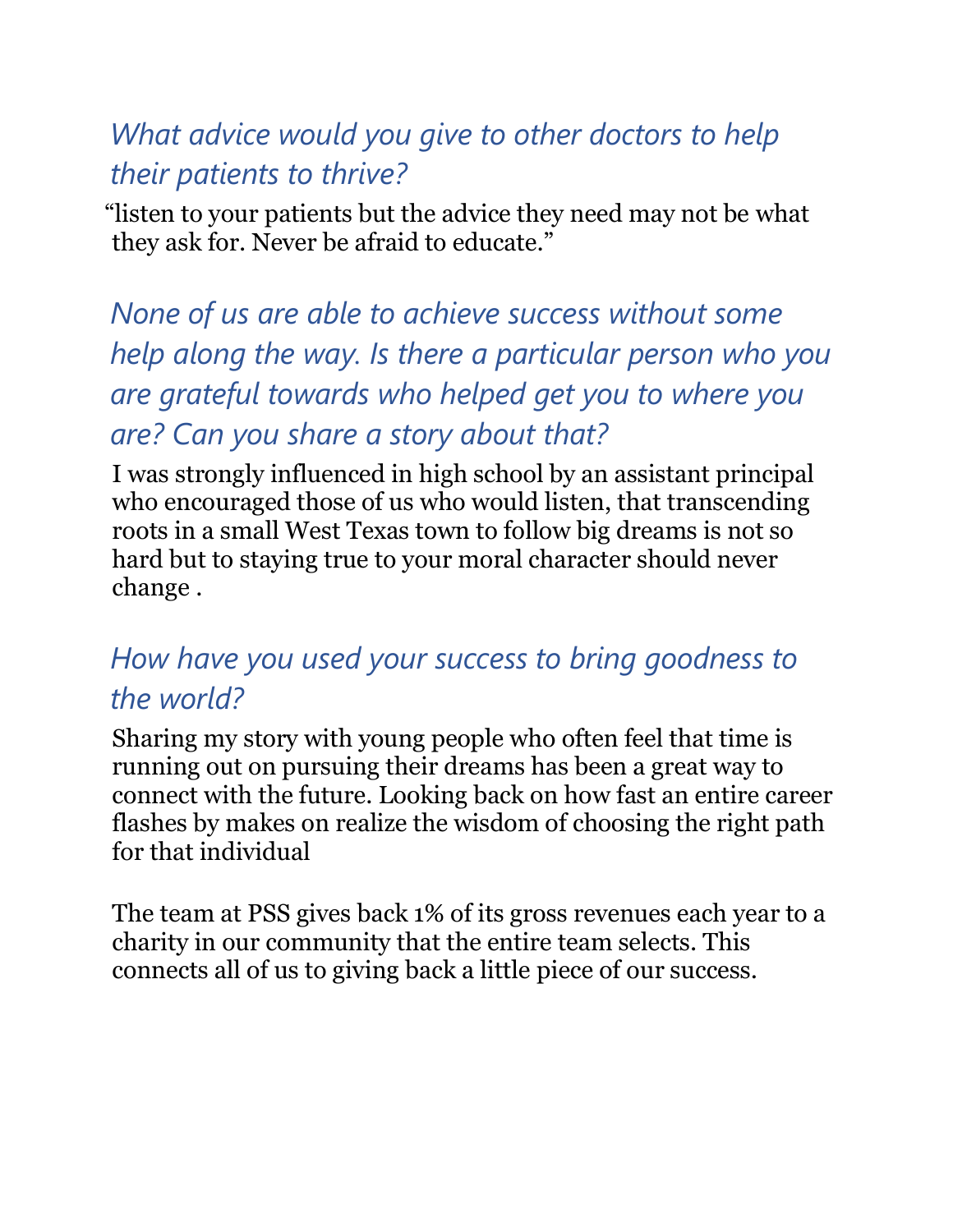

# *What are your "5 Things I Wish Someone Told Me Before I Started" and why. (Please share a story or example for each.)*

5 things I wish somebody had told me before I started:

1) A fast start in practice does not equate with the best start. I wish I had taken time as a young surgeon to travel the world and spend time with the best. 2) Consider being really good at one thing and have that one thing be your passion. It's hard to give up skills you have acquired and focus in one super specialty but in many ways it is easier.3) Older colleagues don't always know best but they didn't get to be old in the business by being stupid. Never be afraid to accept advice from a mentor 4) Patients aren't always right, but they do get to think they are. Work on the patient experience in your office and happy patients will follow. 5) As a surgeon try not to operate on patients that you don't like, or those that don' like you. It just never seems to work out.